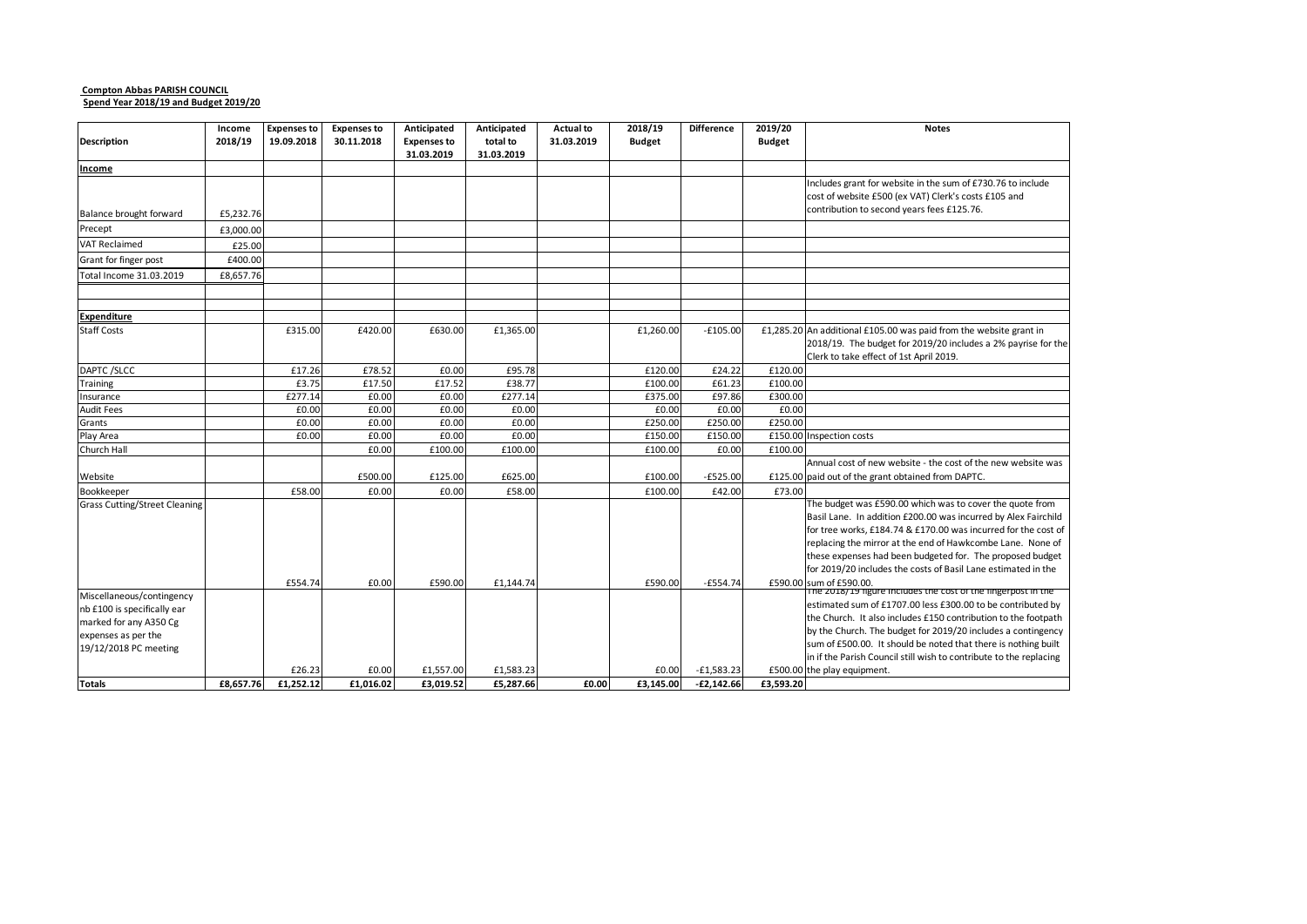## **COMPTON ABBAS PRECEPT PLANNING**

This document is a summary of the key information compiled to assist the PC in setting the 2019/20 Precept. The PC must consider an appropriate precept to cover: a) the costs it is likely to incur in 2019/20; b) a realistic contingency and; c) safe guarding the PC's reserves.

## **Issues facing CAPC in 2019/20 & future years**

Main expense paid Clerk – should the Clerk be given a pay rise in line with local government pay rises?

What expenses should be included in this and future Precepts?

What local community issues should be included in the Precept e.g. grants for community services?

What services will be moved from District & County to Parishes – difficult to determine at this stage until after the formation of the Unitary Authority

Election costs – there will be a Parish Council election in May 2019 at the same time as the elections for the Unitary Authority. Some of the costs will be re-charged to the Parish Council. There will be no costs if the election is uncontested. In accordance with the guidance the PC should consider how much local interest there is likely to be and how many candidates are likely to stand for the local election. For the purposes of this discussion document it is assumed the election will be uncontested.

CAPC reserves – the general rule is that the reserves should not exceed one year's precept.

CAPC reserves – last year the reserves were earmarked as follows:

- £750 finger post
- £350 play area

|                              | <b>Budget</b> | <b>Estimated Actual</b> | <b>Budget</b> |
|------------------------------|---------------|-------------------------|---------------|
|                              | 2018/19       | 2018/19                 | 2019/20       |
|                              |               |                         |               |
| Staff costs                  | £1260.00      | £1365.00                | £1285.20      |
| DAPTC/SLCC                   | £120.00       | £95.78                  | £120.00       |
| Training costs               | £100.00       | £38.77                  | £100.00       |
| Insurance                    | £375.00       | £277.14                 | £300.00       |
| Audit fees                   | 0.00          | 0.00                    | 0.00          |
| Grants                       | £250.00       | 0.00                    | £250.00       |
| Play Area                    | £150.00       | 0.00                    | £150.00       |
| <b>Church Hall</b>           | £100.00       | £100.00                 | £100.00       |
| Website                      | £100.00       | £625.00                 | £125.00       |
| Bookkeeper                   | £100.00       | £58.00                  | £73.00        |
| <b>Grass Cutting /Street</b> |               |                         |               |
| Cleaning                     | £590.00       | £1144.74                | £590.00       |
| Miscellaneous/contingency    | 0.00          | £1583.23                | £400.00       |
| Contribution to A350CG       | 0.00          | 0.00                    | £100.00       |
|                              |               |                         |               |
| Total                        | 3145.00       | £5287.66                | £3593.20      |

Opening balance 1/04/2018: £5232.76 Plus Precept:  $£3000.00$ Plus other income:  $£425.00$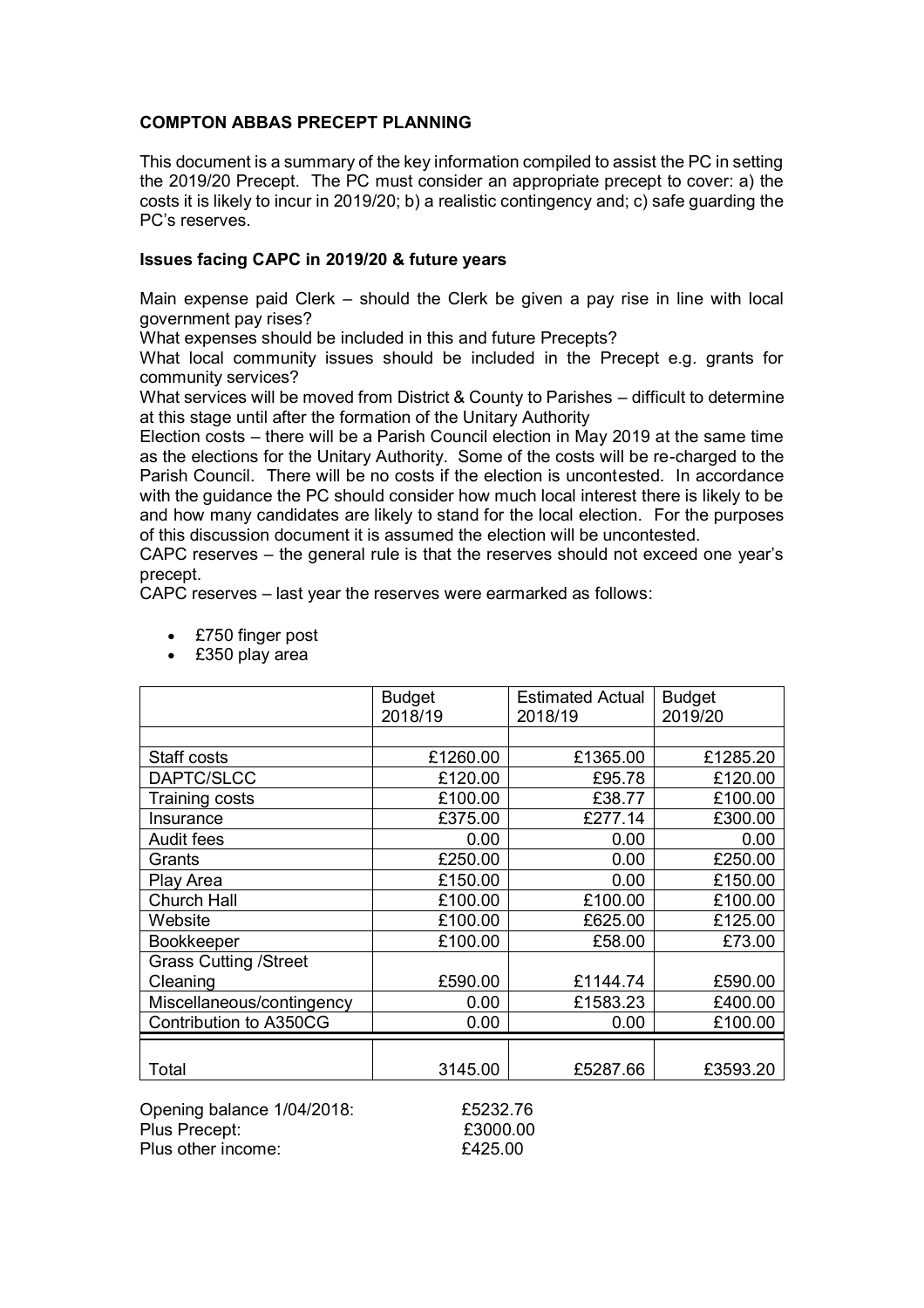| Total income:          | £8657.76 |
|------------------------|----------|
| Less expenses (ex VAT) |          |
| to 31/03/2019:         | £5287.66 |
|                        |          |

**Estimated Balance for 2018/19: £3370.10**

Budget balance for 2018/19: £3872.00

Therefore in 2018/19 the balance will be £501.90 less than the anticipated budget balance.

This year's anticipated costs include the full cost of the fingerpost £1707.00 less £300.00 to be contributed by the Church. The figures already include the grant received from CPRE in the sum of £400.00. The anticipated costs also include £150 as a contribution to the footpath by the Church.

This year there were extraordinary expenses incurred in respect of the mirror at the end of Hawkcombe Lane and in relation to the tree works in Fanner's field in the total sum of £554.74. However no grants have been made and the £150.00 budget for the play area was not used and these budget items can be vired to offset the extraordinary expenses. With regard to the fingerpost again the additional sums can be offset by the £350.00 from the reserves which was earmarked for the play area.

The anticipated expenses for 2019/20 include a contingency in the sum of £500.00. The current precept is £3000.00. The Parish Council need to consider whether to increase the precept to cover the anticipated costs plus the contingency.

#### **CAPC Parish Precept Summary**

| Year    | <b>Precept</b> | <b>Value</b> | <b>Band D</b> |
|---------|----------------|--------------|---------------|
| 2018/19 | £3000.00       | £109.60      | £27.37        |
| 2019/20 | £3500.00       | £108.80      | £32.17        |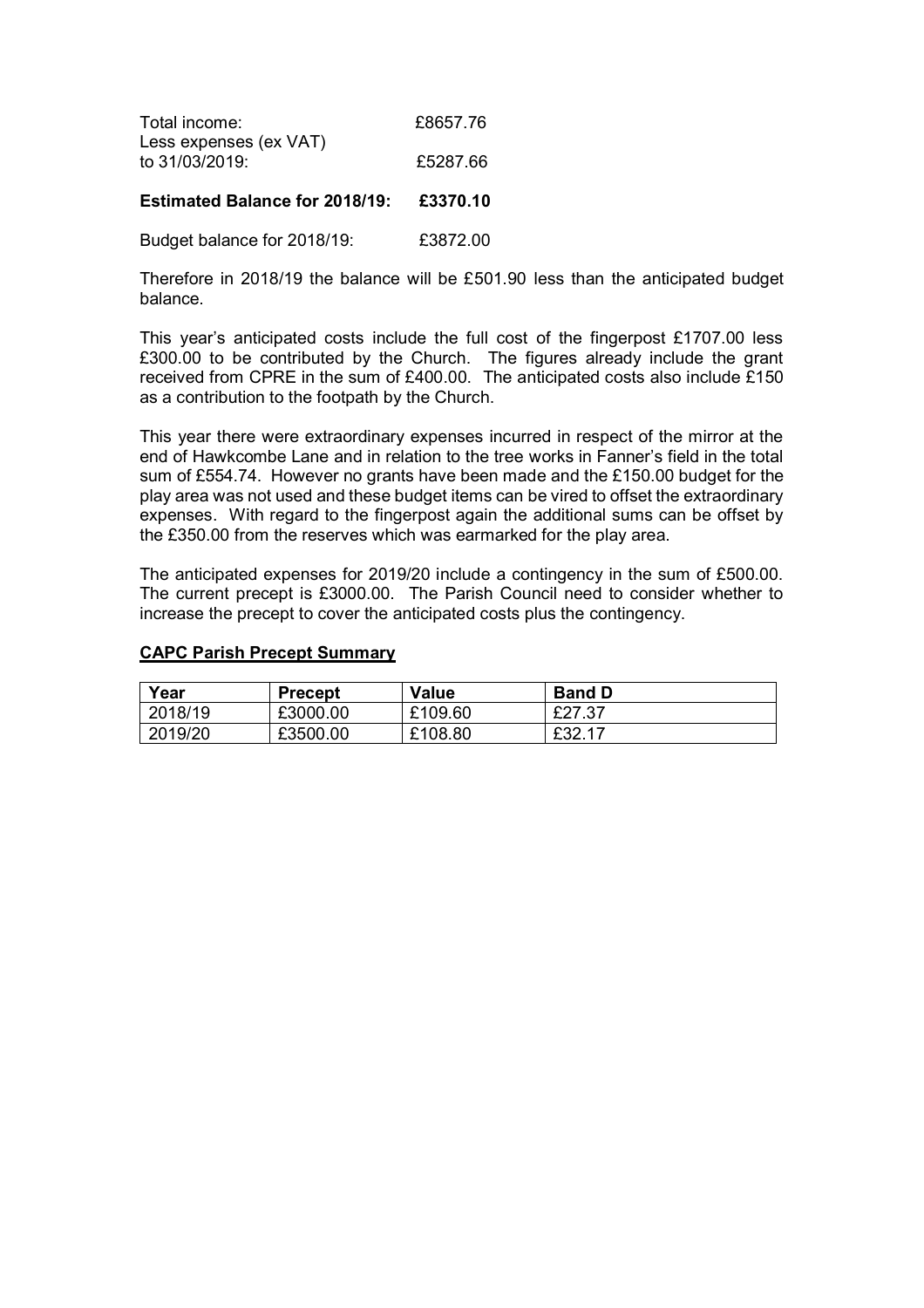|                                    |             |           | Compton Abbas Income & expenses 2018/2019 - as at 30.11.2018 |           |                |         |           |           |
|------------------------------------|-------------|-----------|--------------------------------------------------------------|-----------|----------------|---------|-----------|-----------|
| Date of Payment                    | Date cheque |           |                                                              |           |                |         |           |           |
| in/cheque                          | cashed      | chq no    | Income                                                       |           | net amount VAT |         | total     |           |
|                                    |             |           | Balance as at 01.04.2018                                     | £5,232.76 |                |         |           |           |
| 24.04.2018                         |             |           | Precept 24.04.2018                                           | £1,500.00 |                |         |           |           |
| 27.06.2018                         |             |           | <b>Reclaimed VAT</b>                                         | £25.00    |                |         |           |           |
| 30.08.2018                         |             |           | <b>Grant from CPRE</b>                                       | £400.00   |                |         |           |           |
| 28.09.2018                         |             |           | Precept 28.09.2018                                           | £1,500.00 |                |         |           |           |
|                                    |             |           | Total Income as at 30.11.2018                                | £8,657.76 |                |         |           |           |
|                                    |             |           |                                                              |           |                |         |           |           |
|                                    |             |           |                                                              |           |                |         |           |           |
|                                    |             |           | Expenditure as at 19.09.2018                                 |           |                |         |           |           |
|                                    |             |           |                                                              |           |                |         |           |           |
| 16.05.2018                         | 31.05.2018  |           | 301 Clerk's salary                                           |           |                |         | £315.00   |           |
| 16.05.2018                         | 15.06.2018  |           | 302 DM Payroll Services Ltd                                  |           |                |         | £58.00    |           |
| 16.05.2018                         | 30.05.2018  |           | 303 Cllr. McHenry expense                                    |           |                |         | £26.23    |           |
| 16.05.2018                         | 24.05.2018  |           | 304 Alex Fairchild - tree Fanner's Field                     |           |                |         | £200.00   |           |
| 16.05.2018                         | 04.06.2018  |           | 305 BHIB Insurance                                           |           |                |         | £277.14   |           |
| 29.05.2018                         | 26.06.2018  |           | 306 SLCC renewal                                             |           |                |         | £17.26    |           |
| 19.06.2018                         | 03.07.2018  |           | 307 DAPTC Audit Course                                       |           |                |         | £3.75     |           |
| 03.08.2018                         | 13.08.2018  |           | 308 Alex Fairchild - Mirror Hawkecombe Lane                  |           |                |         | £170.00   |           |
| 03.08.2018                         | 08.08.2018  |           | 309 Cllr. Clements - Mirror refund                           |           |                |         | £184.74   |           |
| 19.09.2018                         | 10.10.2018  |           | 310 Clerk's salary - including website                       |           |                |         | £420.00   |           |
| 19.09.2018                         | 08.10.2018  |           | 311 DAPTC renewal                                            |           |                |         | £78.52    |           |
| 19.09.2018                         | 27.09.2018  |           | 312 Vision ICT                                               |           | £500.00        | £100.00 | £600.00   |           |
| 19.09.2018                         | 05.11.2018  |           | 313 DAPTC - Clerk's seminar                                  |           |                |         | £17.50    |           |
| Total Expenditure as at 30.11.2018 |             |           |                                                              |           | £0.00          | f0.00   | £2,368.14 |           |
|                                    |             |           |                                                              |           |                |         |           |           |
|                                    |             |           |                                                              |           |                |         |           |           |
| Balance as at 30.11.2018           |             |           |                                                              |           |                |         |           | £6,289.62 |
|                                    |             |           |                                                              |           |                |         |           |           |
|                                    |             |           |                                                              |           |                |         |           |           |
|                                    |             |           |                                                              |           |                |         |           |           |
| Bank balance as at 30.11.2018      |             | £6,289.62 |                                                              |           |                |         |           |           |